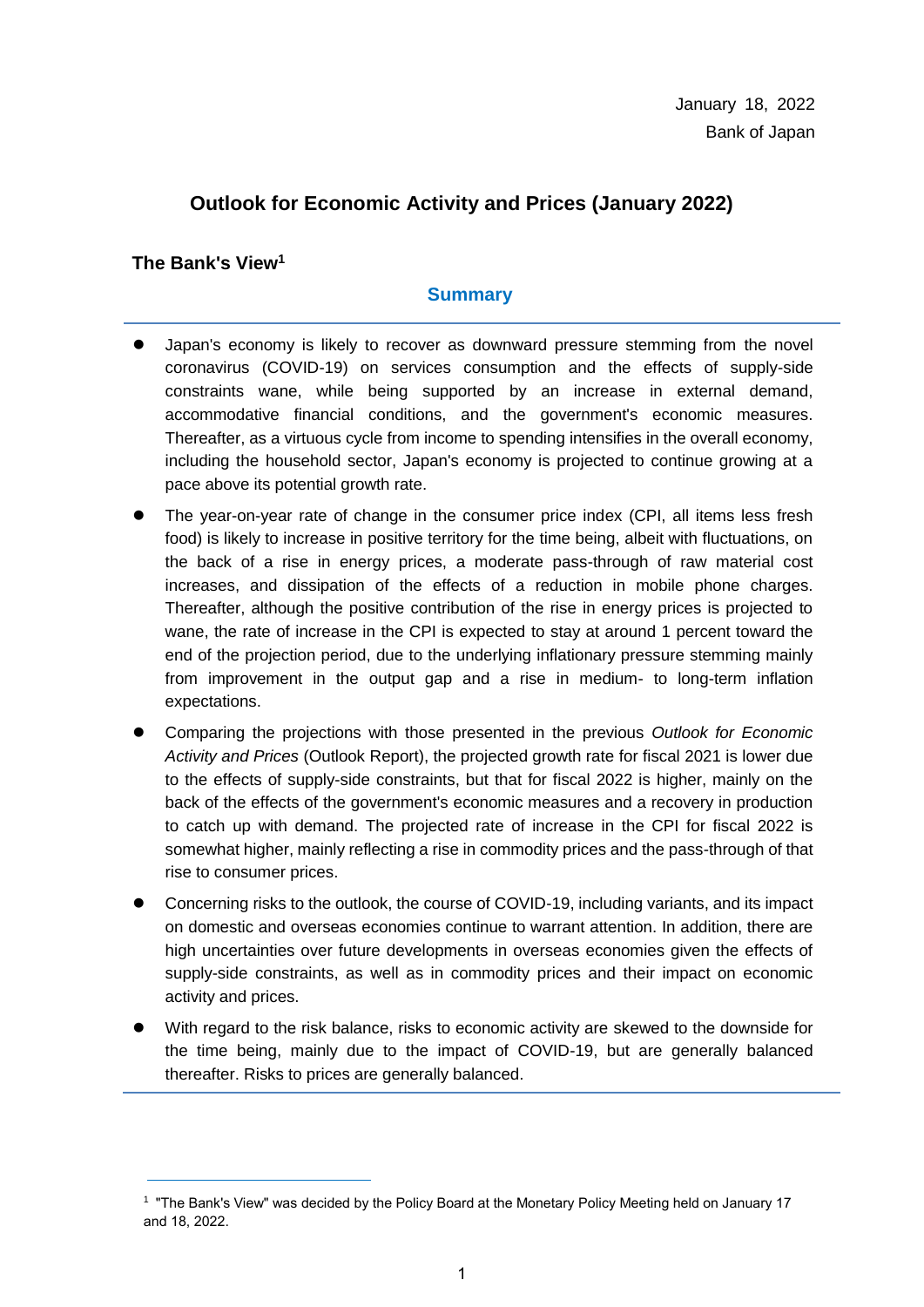#### **I. Current Situation of Economic Activity and Prices in Japan**

A pick-up in Japan's economy has become evident as the impact of COVID-19 at home and abroad has waned gradually. Overseas economies have recovered on the whole, albeit with variation across countries and regions. In this situation, exports and industrial production have continued to increase as a trend, despite the remaining effects of supply-side constraints. In addition, corporate profits and business sentiment have continued to improve on the whole. Business fixed investment has picked up, although weakness has been seen in some industries. The employment and income situation has remained relatively weak on the whole, although improvement has been seen in some parts. A pick-up in private consumption has become evident, with downward pressure stemming from COVID-19, particularly on services consumption, waning. Housing investment has picked up. Public investment has been relatively weak, albeit at a high level. Financial conditions have been accommodative on the whole, although weakness in firms' financial positions has remained in some segments. On the price front, the year-on-year rate of change in the CPI (all items less fresh food, and the same hereafter), despite being affected by the reduction in mobile phone charges, has been slightly positive, reflecting price rises of energy and other items. Meanwhile, inflation expectations have risen moderately.

#### **II. Baseline Scenario of the Outlook for Economic Activity and Prices in Japan**

#### **A. Baseline Scenario of the Outlook for Economic Activity**

Japan's economy is likely to recover as downward pressure stemming from COVID-19 on services consumption and the effects of supply-side constraints wane, while being supported by the increase in external demand, accommodative financial conditions, and the government's economic measures. In the corporate sector, exports and production are expected to increase firmly, supported by steady external demand, as the effects of supply-side constraints wane. In this situation, a virtuous cycle is projected to continue operating, in which improvement in corporate profits leads to a rise in business fixed investment. In the household sector, with vigilance against COVID-19 and the effects of supply-side constraints on automobiles waning, private consumption is likely to recover, particularly for face-to-face services and durable goods.

Thereafter, the virtuous cycle from income to spending is expected to intensify in the overall economy, including the household sector, supported by accommodative financial conditions, for example. In this situation, Japan's economy is projected to see an acceleration in its growth pace, mainly due to the effects of the government's economic measures and of the recovery in production to catch up with demand. Toward the end of the projection period, the economy is likely to continue growing, albeit slower, at a pace above its potential growth rate.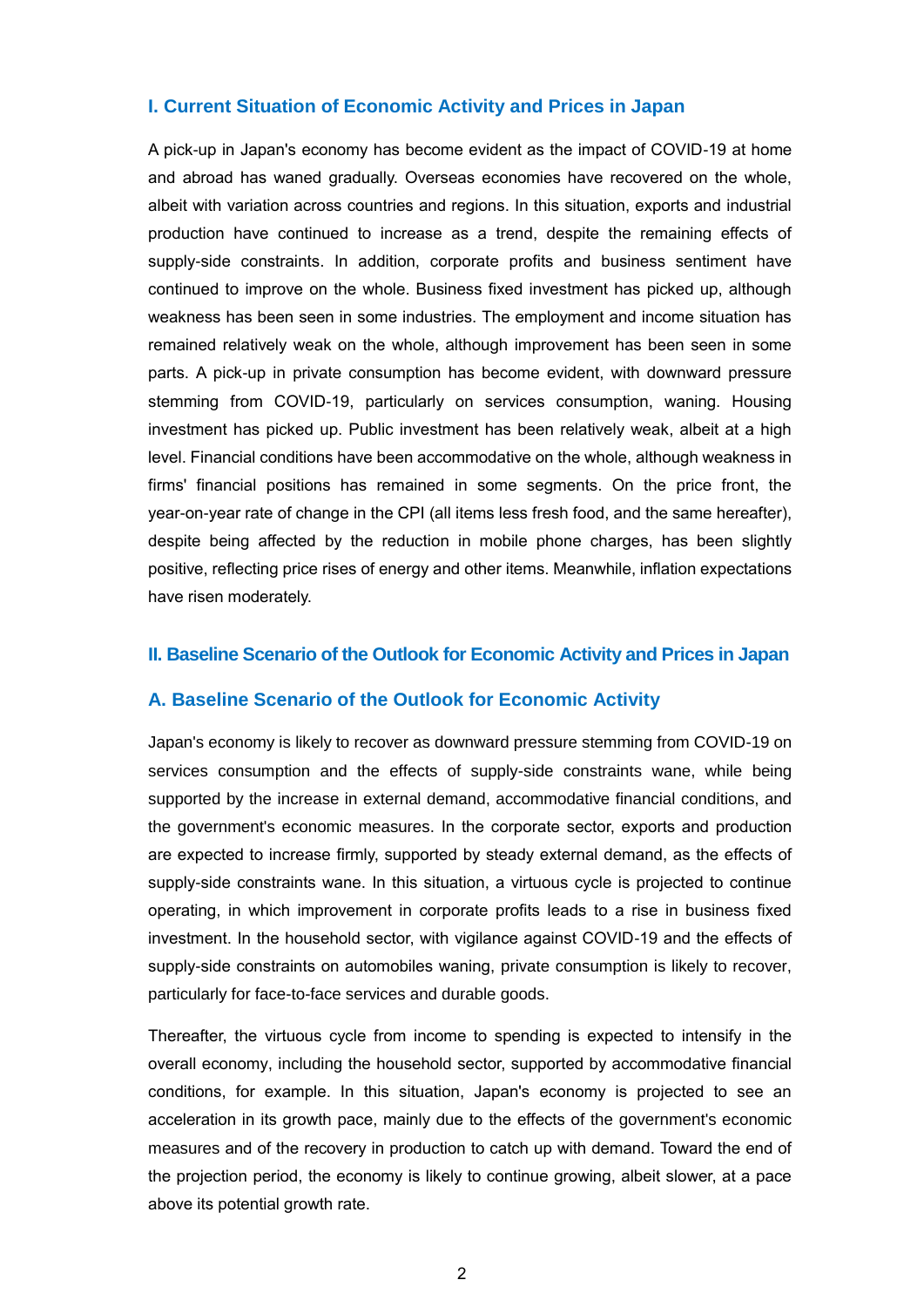Looking at the outlook for economic activity in more detail, as the impact of COVID-19 wanes gradually, overseas economies are likely to continue growing, albeit with variation across countries and regions, supported by aggressive macroeconomic policies taken mainly in advanced economies. In this situation, Japan's exports of goods, mainly automobile-related ones, are expected to increase clearly for the time being as supply-side constraints on parts wane. Thereafter, they are projected to continue increasing on the back of firm expansion in global demand, including for digital-related goods. Inbound tourism consumption, which is categorized under services exports, is expected to remain subdued while entry and travel restrictions continue but is likely to recover thereafter.

Corporate profits are projected to continue on an improving trend on the back of a recovery in domestic and external demand, despite being affected by deterioration in the terms of trade that reflects the rise in commodity prices and by supply-side constraints. In this situation, an uptrend in business fixed investment is expected to become clear - mainly for machinery and digital-related investments as well as for research and development (R&D) investment related to decarbonization -- supported by improvement in corporate profits, accommodative financial conditions, and the government's economic measures, although weakness is projected to remain for the time being in investment by the face-to-face services sector.

Private consumption, despite being restrained for the time being, mainly through vigilance against COVID-19, is expected to recover, supported by the materialization of pent-up demand, such as for services, and by the government's economic measures, as the resumption of consumption activities progresses while public health is being protected, mainly due to the widespread vaccinations. Thereafter, private consumption is projected to continue increasing at a slower but moderate pace, supported by improvement in employee income. Employee income is likely to increase moderately on the back of a rise in the number of employees that reflects the recovery in domestic and external demand and of wage increases in industries with acute labor shortage.

Public investment is projected to be at a relatively high level, reflecting progress such as in construction related to building national resilience. Government consumption is likely to increase, mainly reflecting a pick-up in healthcare expenditure and enhancement of the COVID-19 vaccination and medical treatment systems, but see a lowering in its level thereafter due to a reduction in expenditure related to COVID-19.

Meanwhile, the potential growth rate is expected to rise moderately, mainly on the back of an increase in productivity due to advances in digitalization and of an acceleration in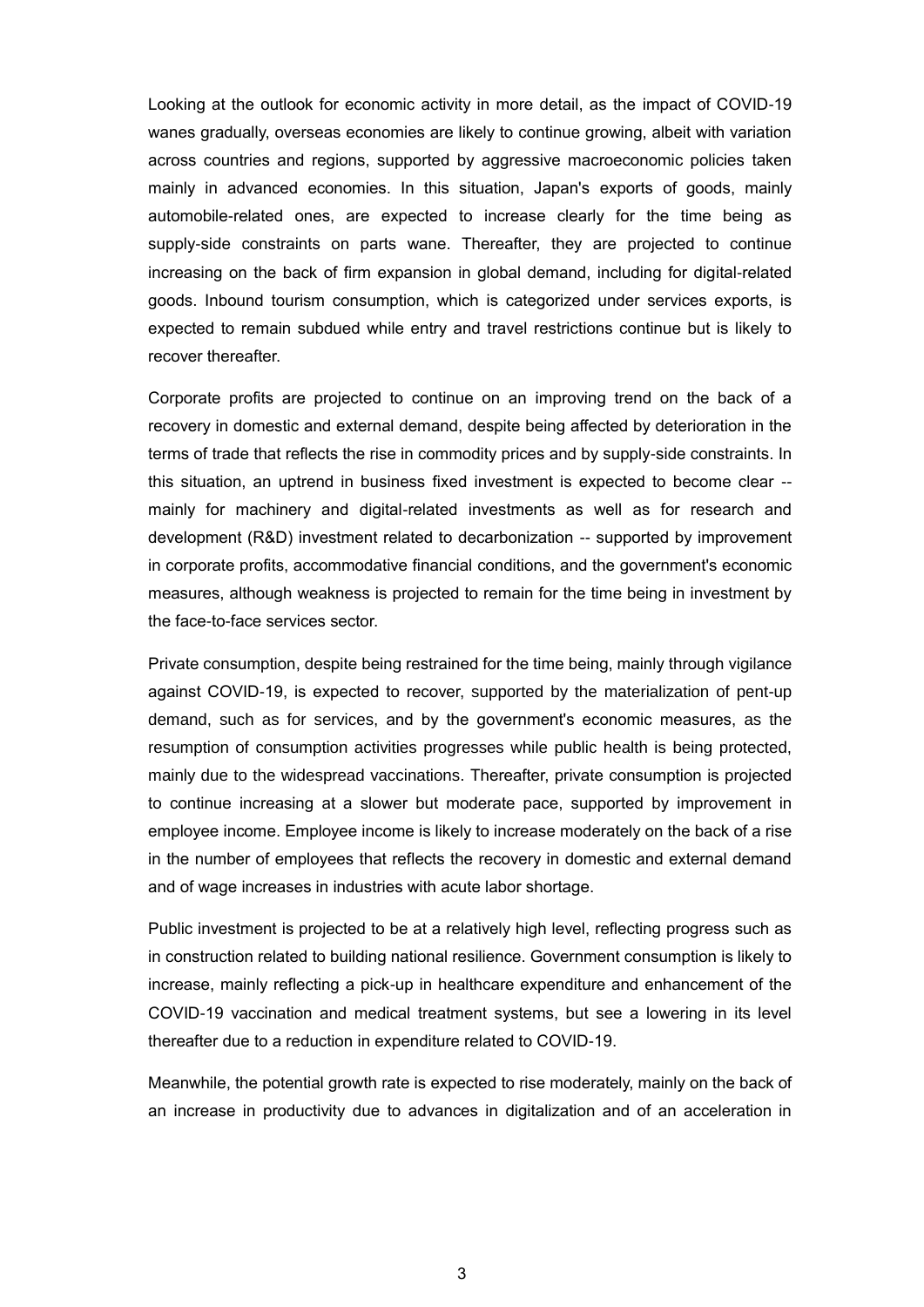capital stock growth due to the rise in business fixed investment.<sup>2</sup> These developments are likely to be encouraged by the government's measures to transform the economic structure toward the post-COVID-19 era and by accommodative financial conditions.

### **B. Baseline Scenario of the Outlook for Prices**

The year-on-year rate of change in the CPI is likely to increase in positive territory for the time being. That is, albeit with fluctuations due to temporary factors such as the "Go To Travel" campaign, the increase in the CPI is expected to be brought about by the rise in energy prices, the moderate pass-through of raw material cost increases on the back of improvement in the output gap, and dissipation of the effects of last year's reduction in mobile phone charges.

Thereafter, while the positive contribution of the rise in energy prices to the CPI is likely to wane, the underlying inflationary pressure is projected to increase, mainly on the back of improvement in the output gap and the rise in medium- to long-term inflation expectations. The year-on-year rate of increase in the CPI therefore is expected to stay at around 1 percent toward the end of the projection period.

The output gap, which captures the utilization of labor and capital, has been negative recently. However, it is projected to turn positive around the first half of fiscal 2022 with the economy returning to a growth path that outpaces its potential growth rate, and then continue to expand moderately. Under these circumstances, as households' tolerance of price rises improves moderately, mainly reflecting an increase in wage inflation, and as firms' price-setting stance gradually becomes active, the pass-through of cost increases and a rise in selling prices are likely to become widely observed. In addition, the increase in actual inflation is expected to lead to a rise in households' and firms' medium- to long-term inflation expectations through the adaptive formation mechanism and thereby encourage further price rises.

# **C. Financial Conditions**

1

The Bank has pursued Quantitative and Qualitative Monetary Easing (QQE) with Yield Curve Control. Since the onset of the pandemic in March 2020, it also has supported financing, mainly of firms, under the Special Program to Support Financing in Response to the Novel Coronavirus (COVID-19). The government has also conducted various measures to support financing, mainly of firms. Private financial institutions have actively fulfilled the functioning of financial intermediation. In this situation, firms' financial

 $2$  Under a specific methodology, Japan's recent potential growth rate is estimated to be marginally positive. However, the rate should be interpreted with considerable latitude. This is because the estimate is subject to change depending on the methodologies employed and could be revised as the sample period becomes longer over time. In addition, there are particularly high uncertainties in the current phase over how COVID-19 will affect the trends in productivity or labor supply.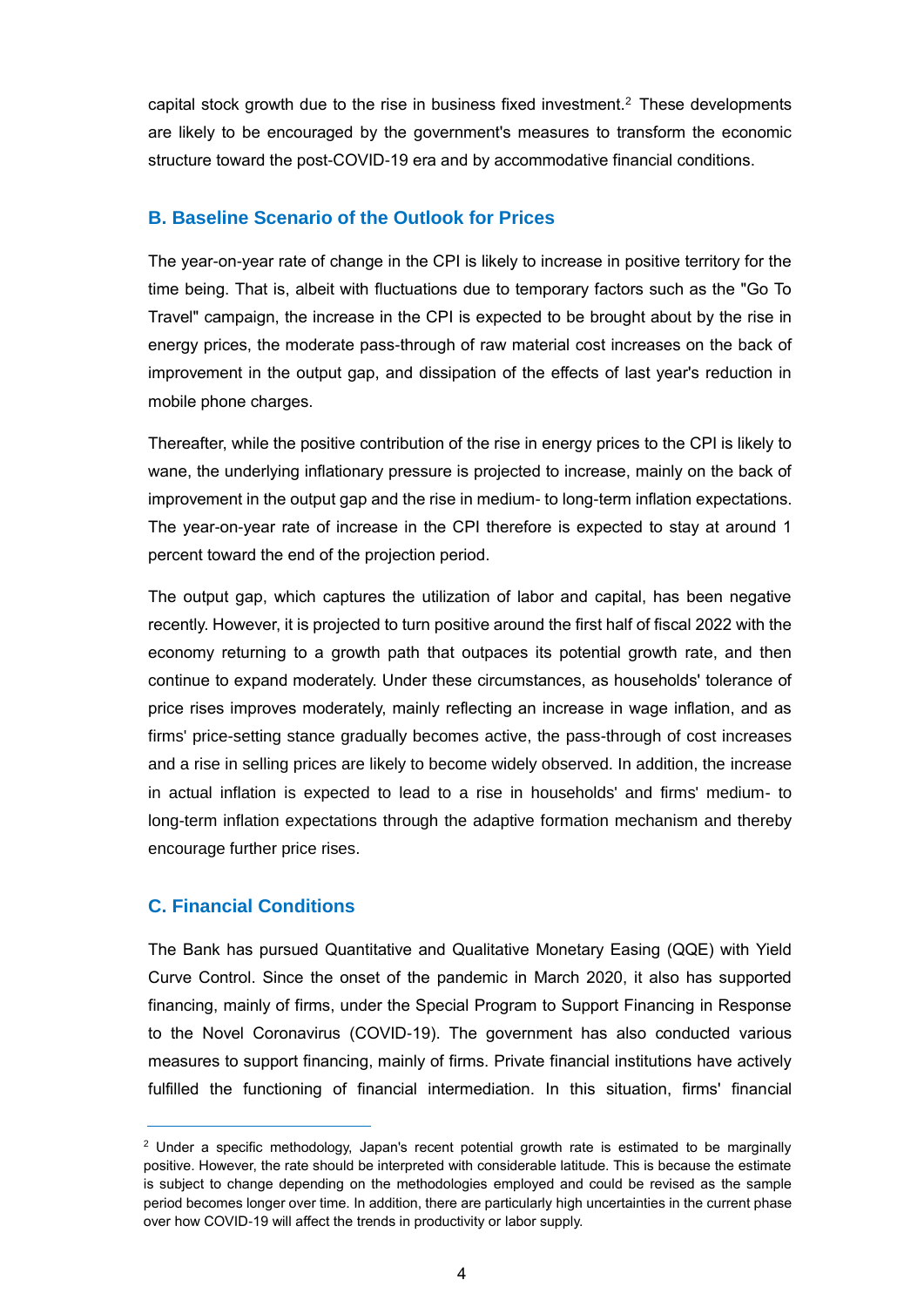positions have continued to improve on the whole due to a pick-up in economic activity, although weakness has remained in financial positions of firms in industries that are susceptible to the impact of COVID-19, as well as small and medium-sized ones.

As the Bank pursues QQE with Yield Curve Control, it is expected that financial conditions will remain accommodative and that this will support an increase in private demand. $3$  That is, the environment for external funding, such as bank borrowing and the issuance of CP and corporate bonds, is projected to remain accommodative. In addition, backed by the Bank's measures to support financing, the government's measures, and efforts made by private financial institutions, firms' financial positions -- including those of small and medium-sized ones, for which weakness has remained to date -- are likely to continue on an improving trend along with an economic recovery.

# **III. Risks to Economic Activity and Prices**

# **A. Risks to Economic Activity**

1

Regarding the upside and downside risks to the aforementioned baseline scenario of the outlook for economic activity, it is necessary to pay attention to the following factors.

The first is the impact of COVID-19 on private consumption as well as on firms' export and production activities. If people's vigilance against COVID-19 entrenches due, for example, to the spread of highly contagious variants, there is a risk that private consumption will be pushed down. In addition, in a case where COVID-19 cases surge in areas such as Asia, which is closely related to Japan's economy, with global supply-demand conditions of digital-related goods such as semiconductors remaining tight, export and production activities of Japanese firms could also be pushed down through supply-chain disruptions. On the other hand, if people's vigilance against COVID-19 lessens significantly with the widespread vaccinations and the rollout of antiviral medicines, economic activity could be pushed up through, for example, a larger-than-expected increase in pent-up demand for services consumption.

The second factor is developments in overseas economies. If supply-side constraints that mainly stem from the stagnation of logistics and labor shortage become prolonged or amplified in advanced economies such as the United States, there is a risk that the growth rates of overseas economies will deviate downward from the baseline scenario. In addition, signs of a slowdown in the Chinese economy could become clearer due, for example, to the effects of adjustments in its real estate sector, with the medium- to long-term growth potential declining gradually. Furthermore, there is a risk that overseas economies, particularly emerging economies, will deviate downward from the baseline

<sup>&</sup>lt;sup>3</sup> Each Policy Board member makes their forecasts taking into account the effects of past policy decisions and with reference to views incorporated in financial markets regarding the future conduct of policy.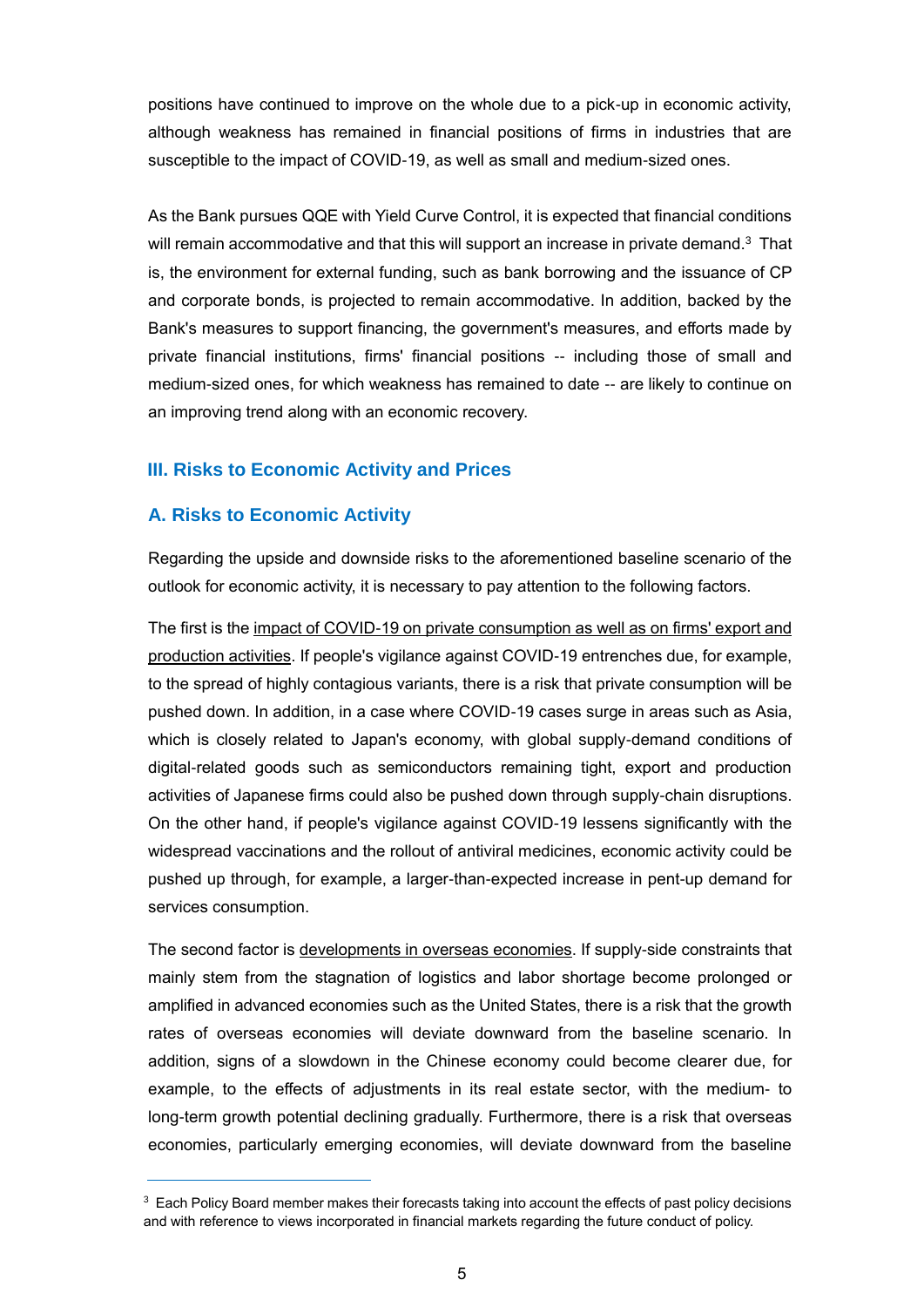scenario if global financial conditions tighten by more than expected amid concern in global financial markets over steps taken by advanced economies toward reducing monetary accommodation on the back of elevated inflation rates. On the other hand, overseas economies, mainly for consumption activities, could be pushed up through, for example, rapid spending of household savings that have accumulated significantly in the respective economies due to various restrictions during the COVID-19 pandemic.

The third factor is developments in commodity prices. Due to a global surge in demand brought about by progress with the resumption of economic activity, commodity prices have been hovering at a high level for a prolonged period, with supply factors, including a decline in capital investment related to fossil fuels against the background of efforts toward decarbonization, also being taken into consideration. As described earlier, corporate profits in Japan basically are projected to continue on an improving trend on the back of the recovery in domestic and external demand, despite being affected by deterioration in the terms of trade that reflects the rise in commodity prices. That said, if the rise in commodity prices becomes prolonged or is not smoothly passed on to selling prices, Japan's economic recovery trend could be negatively affected, mainly through deterioration in corporate profits.

The fourth factor considered from a somewhat long-term perspective is firms' and households' medium- to long-term growth expectations. It is expected that efforts with a view to the post-COVID-19 era, digitalization, and decarbonization will change Japan's economic structure and people's working styles. Depending on how households and firms react to such changes, their medium- to long-term growth expectations, the potential growth rate, and the output gap could go either upward or downward.

#### **B. Risks to Prices**

If the aforementioned risks to economic activity materialize, prices also are likely to be affected accordingly. In addition, it is necessary to pay attention to the following two risks that are specific to prices.

The first is high uncertainties over firms' price-setting behavior, which could exert either upward or downward pressure on prices. In the baseline scenario of the outlook for prices, as described earlier, it is projected that firms' price-setting stance will gradually become active and the pass-through of raw material cost increases will progress moderately, with continuing improvement in the output gap. That said, depending on the degree of upward pressure from raw material costs and on developments in firms' inflation expectations, the pass-through of cost increases to selling prices could accelerate by more than expected and lead prices to deviate upward from the baseline scenario. On the other hand, given that, in Japan, the behavior and mindset based on the assumption that prices will not increase easily are deeply entrenched mainly among firms, there is a risk that the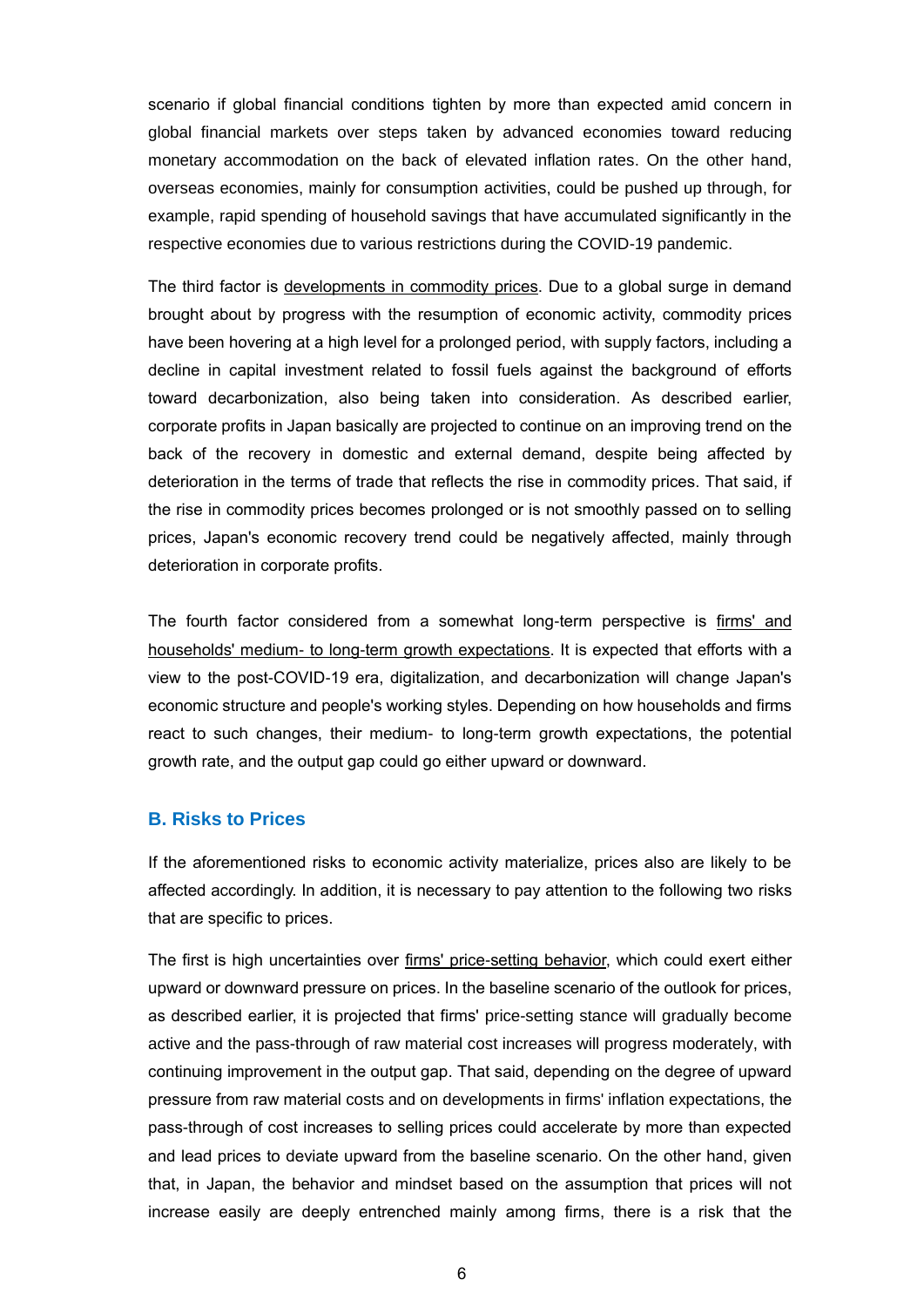pass-through of cost increases to selling prices, particularly to downstream or consumer prices, which are closer to final demand, will not progress, and that prices will deviate downward from the baseline scenario.

The second risk is future developments in foreign exchange rates and international commodity prices, as well as the extent to which such developments will spread to import prices and domestic prices. These risks may lead prices to deviate either upward or downward from the baseline scenario. Thus, it is necessary to continue paying attention to them.

### **IV. Conduct of Monetary Policy**

1

In the context of the price stability target, the Bank assesses the aforementioned economic and price situation from two perspectives and then outlines its thinking on the future conduct of monetary policy.<sup>4</sup>

The first perspective involves an examination of the baseline scenario of the outlook. Although it will take time, the year-on-year rate of change in the CPI is likely to increase gradually toward achieving the price stability target, mainly on the back of improvement in the output gap and the rise in medium- to long-term inflation expectations.

The second perspective involves an examination of the risks considered most relevant to the conduct of monetary policy. Concerning risks to the outlook, the course of COVID-19, including variants, and its impact on domestic and overseas economies continue to warrant attention. In addition, there are high uncertainties over future developments in overseas economies given the effects of supply-side constraints, as well as in commodity prices and their impact on economic activity and prices. With regard to the risk balance, risks to economic activity are skewed to the downside for the time being, mainly due to the impact of COVID-19, but are generally balanced thereafter. Risks to prices are generally balanced. On the financial side, overheating has not been seen in asset markets and financial institutions' credit activities. Japan's financial system has maintained stability on the whole, despite the pandemic. In addition, even in the case of a future resurgence of COVID-19, the financial system is likely to remain highly robust on the whole, mainly because financial institutions have sufficient capital bases. When examining financial imbalances from a longer-term perspective, prolonged downward pressure on financial institutions' profits could create a risk of a gradual pullback in financial intermediation, given the existing factors -- such as the prolonged low interest rate environment, the declining population, and excess savings in the corporate sector -- as well as the recent impact of COVID-19. On the other hand, under these circumstances, the vulnerability of

<sup>4</sup> As for the examination from two perspectives in the context of the price stability target, see the Bank's statement released on January 22, 2013, entitled "The 'Price Stability Target' under the Framework for the Conduct of Monetary Policy."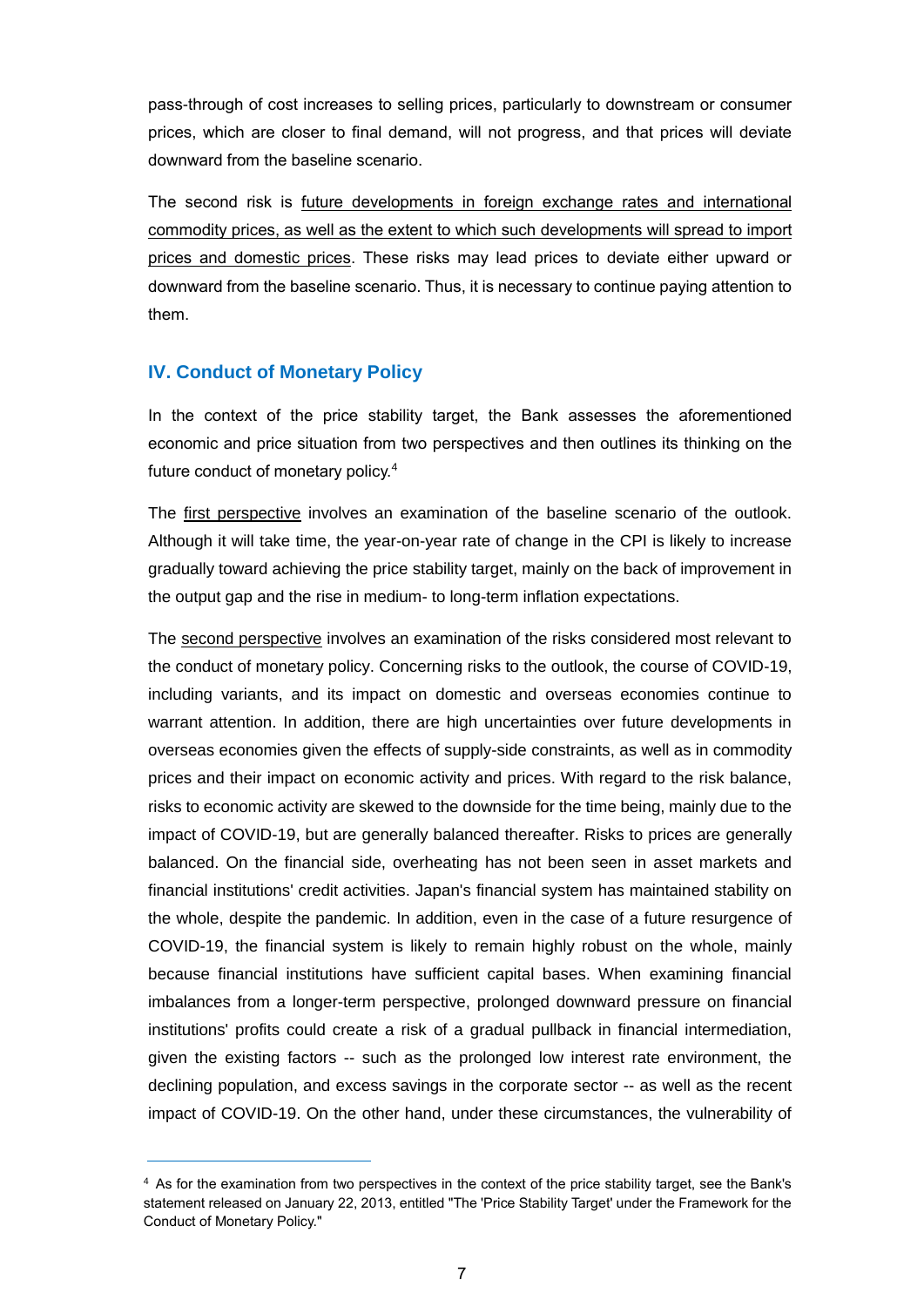the financial system could increase, mainly due to the search for yield behavior. Although these risks are judged as not significant at this point, it is necessary to pay close attention to future developments.

As for the conduct of monetary policy, the Bank will continue with QQE with Yield Curve Control, aiming to achieve the price stability target of 2 percent, as long as it is necessary for maintaining that target in a stable manner. It will continue expanding the monetary base until the year-on-year rate of increase in the observed CPI (all items less fresh food) exceeds 2 percent and stays above the target in a stable manner.

The Bank will continue to support financing, mainly of firms, and maintain stability in financial markets through (1) the Special Program to Support Financing in Response to the Novel Coronavirus (COVID-19), (2) an ample provision of yen and foreign currency funds without setting upper limits, mainly by purchasing Japanese government bonds (JGBs) and conducting the U.S. dollar funds-supplying operations, and (3) purchases of exchange-traded funds (ETFs) and Japan real estate investment trusts (J-REITs) with upper limits of about 12 trillion yen and about 180 billion yen, respectively, on annual paces of increase in their amounts outstanding.

For the time being, the Bank will closely monitor the impact of COVID-19 and will not hesitate to take additional easing measures if necessary, and also it expects short- and long-term policy interest rates to remain at their present or lower levels.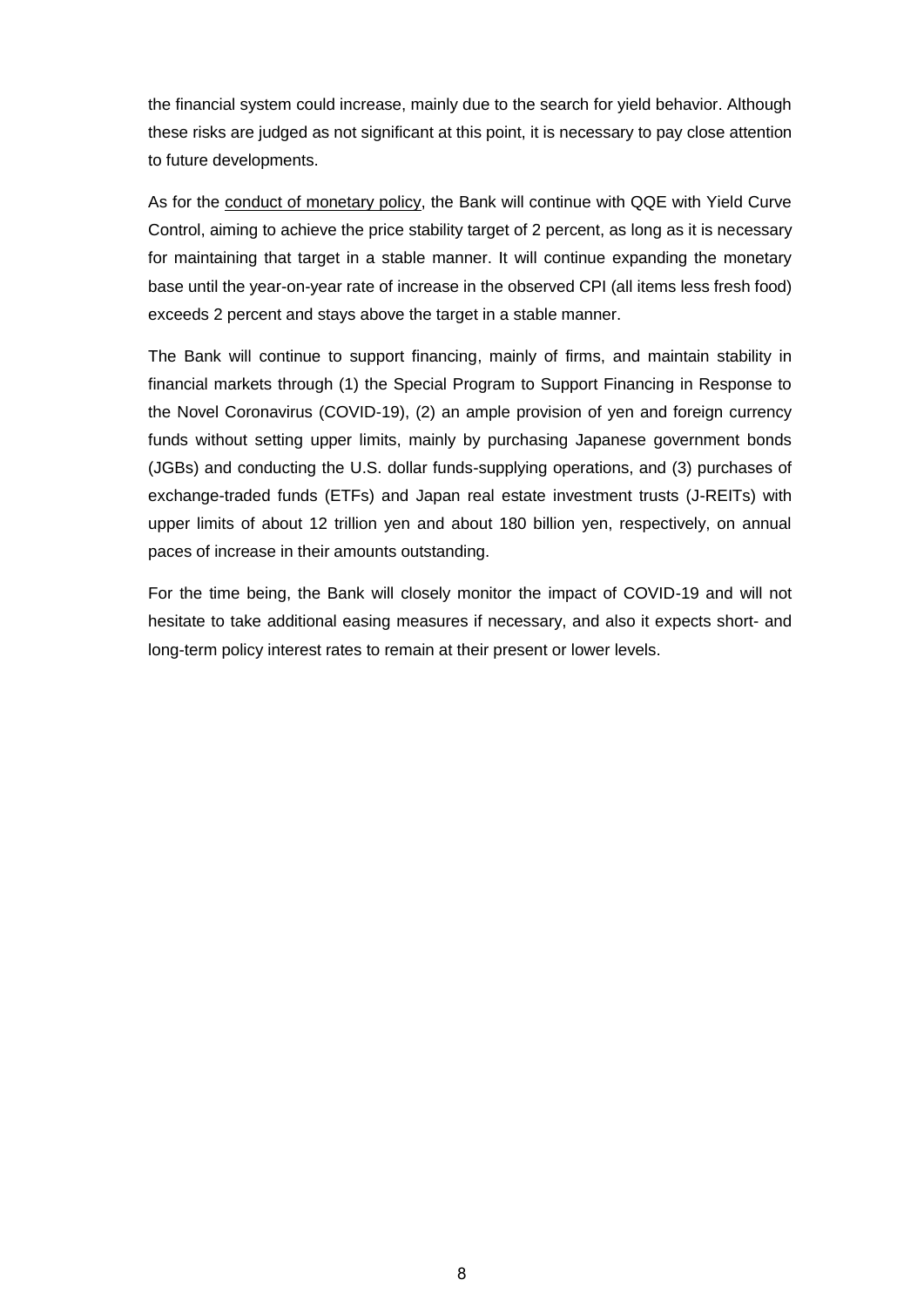### (Appendix)

### **Forecasts of the Majority of the Policy Board Members**

y/y % chg.

|                                | <b>Real GDP</b>              | <b>CPI</b><br>(all items less fresh food) |
|--------------------------------|------------------------------|-------------------------------------------|
| Fiscal 2021                    | $+2.7$ to $+2.9$<br>$[-2.8]$ | $0.0$ to $+0.1$<br>[0.0]                  |
| Forecasts made in October 2021 | $+3.0$ to $+3.6$<br>$[-3.4]$ | $0.0$ to $+0.2$<br>[0.0]                  |
| Fiscal 2022                    | $+3.3$ to $+4.1$<br>$[-3.8]$ | $+1.0$ to $+1.2$<br>$[+1.1]$              |
| Forecasts made in October 2021 | $+2.7$ to $+3.0$<br>$[-2.9]$ | $+0.8$ to $+1.0$<br>$[-0.9]$              |
| Fiscal 2023                    | $+1.0$ to $+1.4$<br>$[+1.1]$ | $+1.0$ to $+1.3$<br>$[+1.1]$              |
| Forecasts made in October 2021 | $+1.2$ to $+1.4$<br>$[+1.3]$ | $+0.9$ to $+1.2$<br>$[+1.0]$              |

Notes: 1. Figures in brackets indicate the medians of the Policy Board members' forecasts (point estimates).

- 2. The forecasts of the majority of the Policy Board members are constructed as follows: each Policy Board member's forecast takes the form of a point estimate -- namely, the figure to which they attach the highest probability of realization. These forecasts are then shown as a range, with the highest figure and the lowest figure excluded. The range does not indicate the forecast errors.
- 3. Each Policy Board member makes their forecasts taking into account the effects of past policy decisions and with reference to views incorporated in financial markets regarding the future conduct of policy.
- 4. The reduction in mobile phone charges by major carriers conducted in spring 2021 is estimated to directly push down the CPI for fiscal 2021 by around 1.1 percentage points.